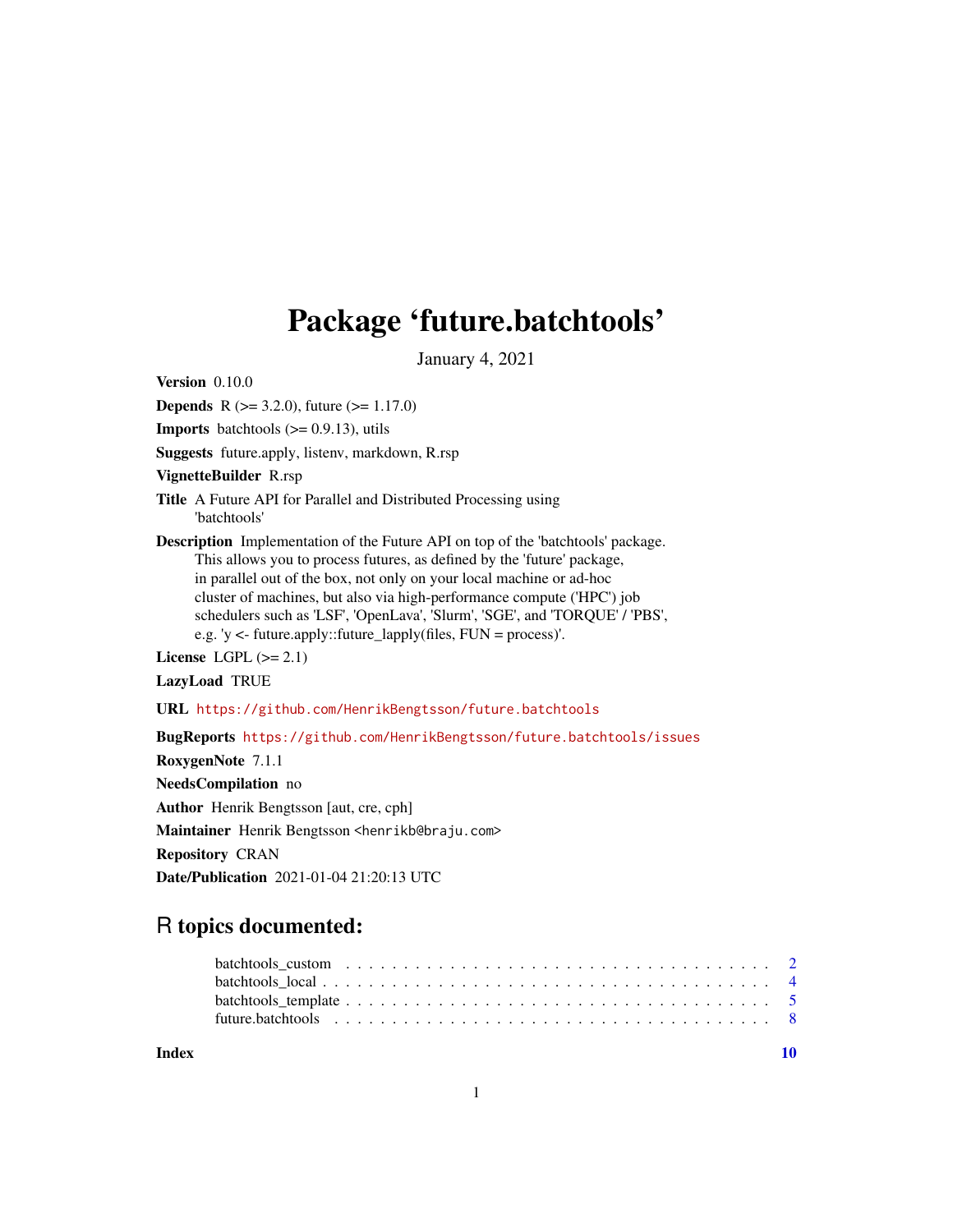<span id="page-1-0"></span>

#### Description

Batchtools futures for custom batchtools configuration

#### Usage

```
batchtools_custom(
 expr,
 envir = parent.frame(),substitute = TRUE,
 globals = TRUE,
 label = NULL,
 resources = list(),
 workers = NULL,
 conf.file = findConfFile(),
 cluster.functions = NULL,
 registry = list(),
  ...
)
```
#### Arguments

| expr       | The R expression to be evaluated                                                                                                                                                                                                                                                                                                                                                                                                                                                                                                                                                   |
|------------|------------------------------------------------------------------------------------------------------------------------------------------------------------------------------------------------------------------------------------------------------------------------------------------------------------------------------------------------------------------------------------------------------------------------------------------------------------------------------------------------------------------------------------------------------------------------------------|
| envir      | The environment in which global environment should be located.                                                                                                                                                                                                                                                                                                                                                                                                                                                                                                                     |
| substitute | Controls whether expr should be substitute(): dornot.                                                                                                                                                                                                                                                                                                                                                                                                                                                                                                                              |
| globals    | (optional) a logical, a character vector, a named list, or a Globals object. If<br>TRUE, globals are identified by code inspection based on expr and tweak search-<br>ing from environment envir. If FALSE, no globals are used. If a character vec-<br>tor, then globals are identified by lookup based their names globals searching<br>from environment envir. If a named list or a Globals object, the globals are<br>used as is.                                                                                                                                              |
| label      | (optional) Label of the future (where applicable, becomes the job name for most<br>job schedulers).                                                                                                                                                                                                                                                                                                                                                                                                                                                                                |
| resources  | (optional) A named list passed to the <b>batchtools</b> template (available as variable<br>resources). See Section 'Resources' in batchtools::submitJobs() more<br>details.                                                                                                                                                                                                                                                                                                                                                                                                        |
| workers    | (optional) The maximum number of workers the batchtools backend may use at<br>any time. Interactive and "local" backends can only process one future at the<br>time (workers = 1L), whereas HPC backends, where futures are resolved via<br>separate jobs on a scheduler, can have multiple workers. In the latter, the default<br>is workers = NULL, which will resolve to getOption("future.batchtools.workers").<br>If that is not specified, the value of environment variable R_FUTURE_BATCHTOOLS_WORKERS<br>will be used. If neither are specified, then the default is 100. |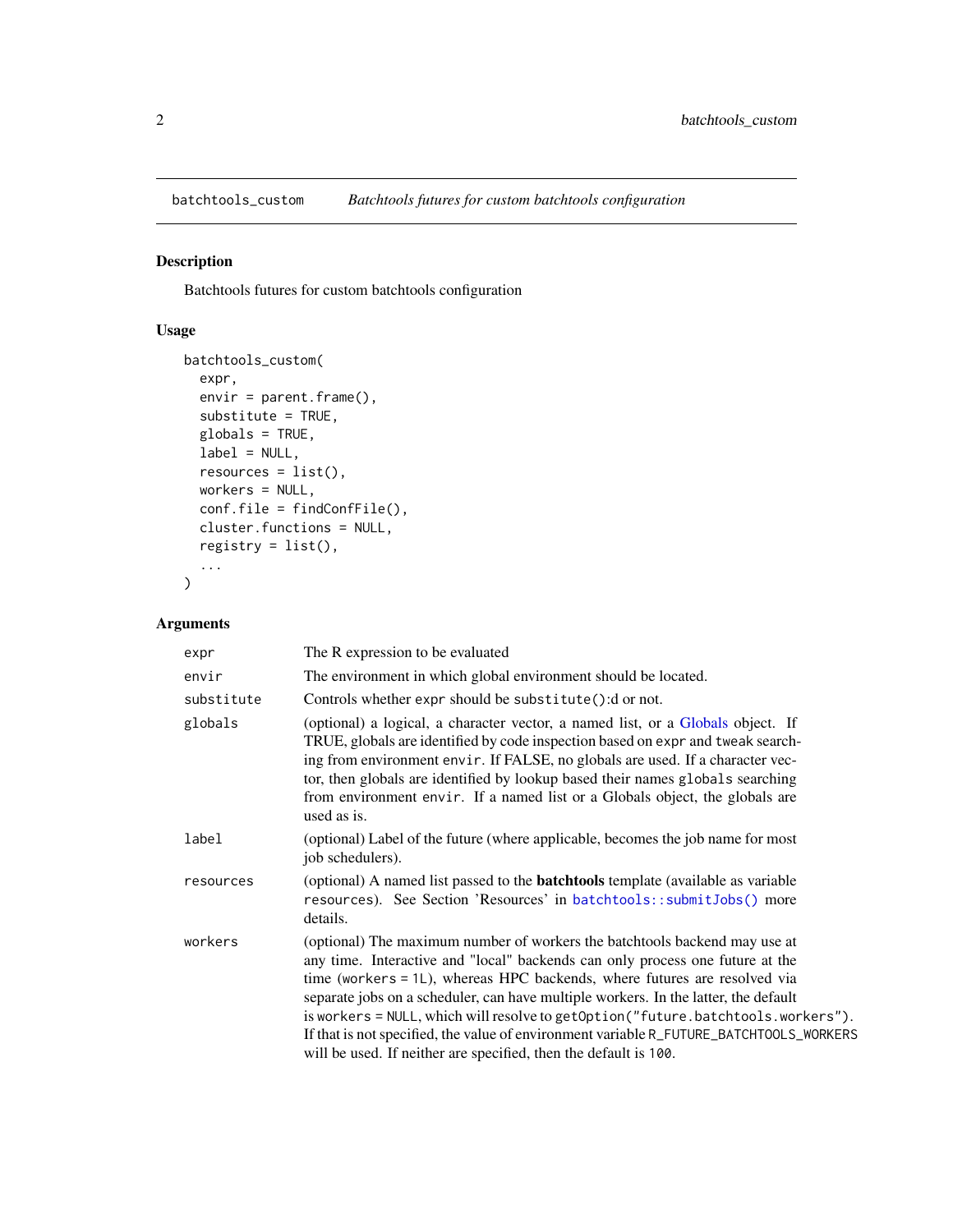#### <span id="page-2-0"></span>batchtools\_custom 3

| conf.file         | (character) A batchtools configuration file as for instance returned by batchtools: : findConf $File()$ . |
|-------------------|-----------------------------------------------------------------------------------------------------------|
| cluster.functions |                                                                                                           |
|                   | A ClusterFunctions object.                                                                                |
| registry          | (optional) A named list of settings to control the setup of the batchtools registry.                      |
| .                 | Additional arguments passed to BatchtoolsFuture().                                                        |
|                   |                                                                                                           |

#### Value

An object of class BatchtoolsFuture.

#### Examples

```
options(error = function(...) {
  print(traceback())
})
cf <- batchtools::makeClusterFunctionsInteractive(external = TRUE)
print(cf)
str(cf)
plan(batchtools_custom, cluster.functions = cf)
print(plan())
print(nbrOfWorkers())
## Create explicit future
f \leftarrow future({
 cat("PID:", Sys.getpid(), "\n")
  42L
})
print(f)
v \leftarrow value(f)print(v)
options(error = NULL)
## Create explicit future
f \leftarrow future({
  cat("PID:", Sys.getpid(), "\n")
  42L
})
print(f)
v <- value(f)
print(v)
## Create explicit future
f \leftarrow future({
  cat("PID:", Sys.getpid(), "\n")
  42L
})
```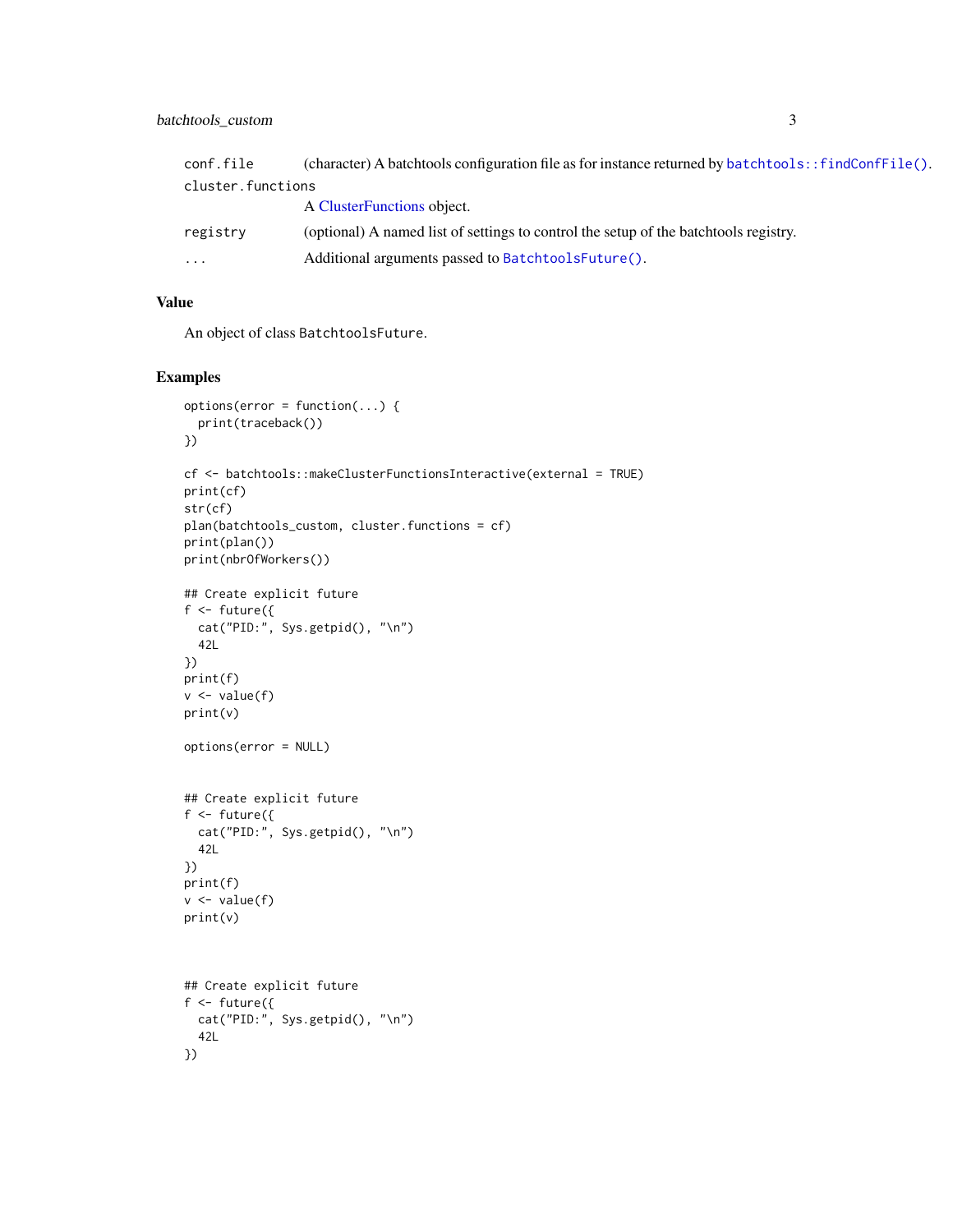```
v \leftarrow value(f)print(v)
```
batchtools\_local *batchtools local and interactive futures*

#### Description

A batchtools local future is an synchronous uniprocess future that will be evaluated in a background R session. A batchtools interactive future is an synchronous uniprocess future that will be evaluated in the current R session (and variables will be assigned to the calling environment rather than to a local one). Both types of futures will block until the futures are resolved.

#### Usage

```
batchtools_local(
  expr,
  envir = parent.frame(),substitute = TRUE,
  globals = TRUE,
  label = NULL,workers = 1L,
  registery = list(),...
)
```
#### Arguments

| expr       | The R expression to be evaluated                                                                                                                                                                                                                                                                                                                                                                                                                                                                                                                                                   |
|------------|------------------------------------------------------------------------------------------------------------------------------------------------------------------------------------------------------------------------------------------------------------------------------------------------------------------------------------------------------------------------------------------------------------------------------------------------------------------------------------------------------------------------------------------------------------------------------------|
| envir      | The environment in which global environment should be located.                                                                                                                                                                                                                                                                                                                                                                                                                                                                                                                     |
| substitute | Controls whether expr should be substitute(): d or not.                                                                                                                                                                                                                                                                                                                                                                                                                                                                                                                            |
| globals    | (optional) a logical, a character vector, a named list, or a Globals object. If<br>TRUE, globals are identified by code inspection based on expr and tweak search-<br>ing from environment envir. If FALSE, no globals are used. If a character vec-<br>tor, then globals are identified by lookup based their names globals searching<br>from environment envir. If a named list or a Globals object, the globals are<br>used as is.                                                                                                                                              |
| label      | (optional) Label of the future (where applicable, becomes the job name for most<br>job schedulers).                                                                                                                                                                                                                                                                                                                                                                                                                                                                                |
| workers    | (optional) The maximum number of workers the batchtools backend may use at<br>any time. Interactive and "local" backends can only process one future at the<br>time (workers = 1L), whereas HPC backends, where futures are resolved via<br>separate jobs on a scheduler, can have multiple workers. In the latter, the default<br>is workers = NULL, which will resolve to getOption("future.batchtools.workers").<br>If that is not specified, the value of environment variable R_FUTURE_BATCHTOOLS_WORKERS<br>will be used. If neither are specified, then the default is 100. |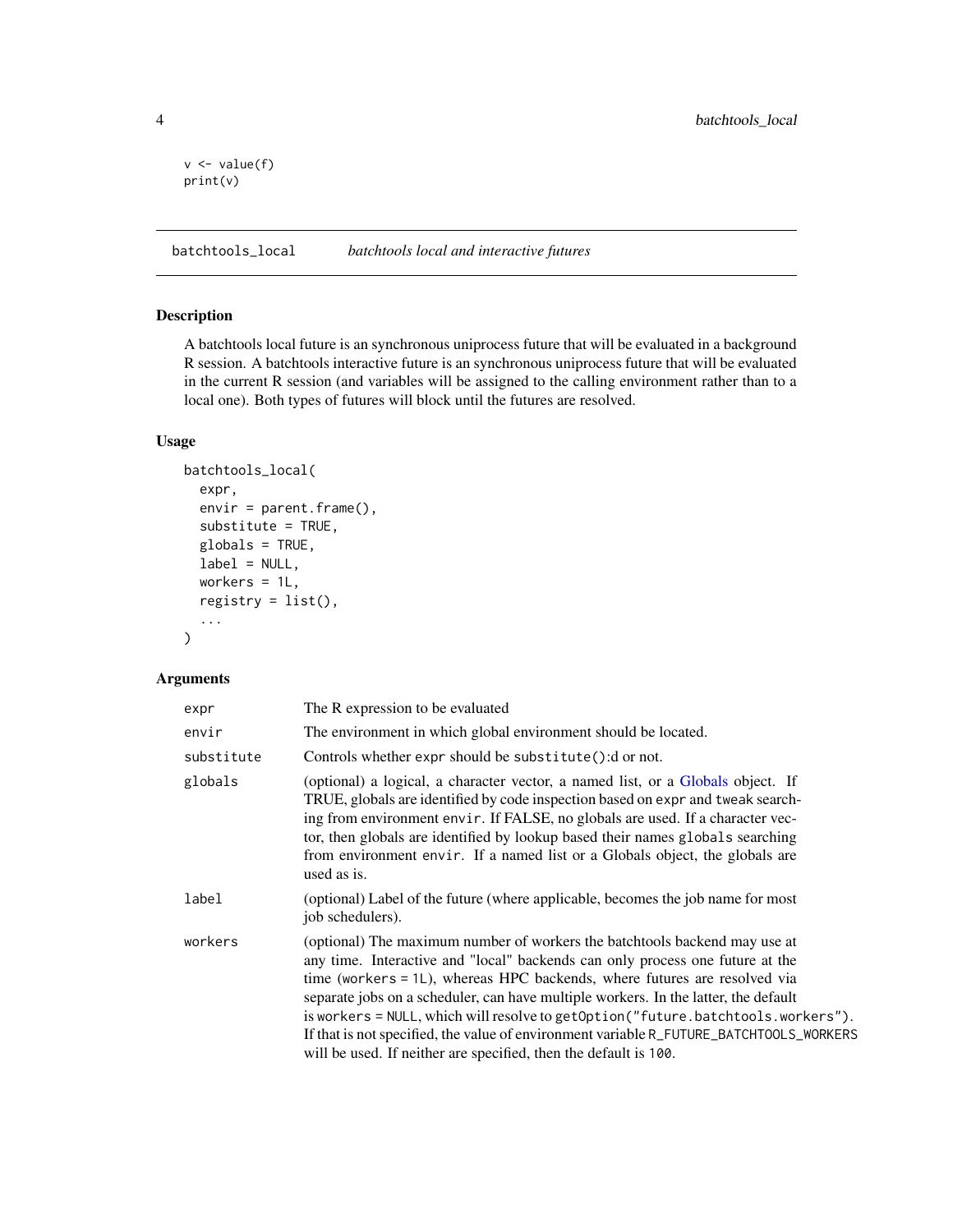<span id="page-4-0"></span>

| registry | (optional) A named list of settings to control the setup of the batchtools registry. |
|----------|--------------------------------------------------------------------------------------|
| .        | Additional arguments passed to BatchtoolsFuture().                                   |

#### Details

batchtools local futures rely on the batchtools backend set up by batchtools: : makeClusterFunctionsInteractive(exter [= TRUE\)](#page-0-0) and batchtools interactive futures on the one set up by [batchtools::makeClusterFunctionsInteractive\(\)](#page-0-0). These are supported by all operating systems.

An alternative to batchtools local futures is to use [cluster](#page-0-0) futures of the future package with a single local background session, i.e. plan(cluster,workers = "localhost").

An alternative to batchtools interactive futures is to use [transparent](#page-0-0) futures of the future package.

#### Value

An object of class BatchtoolsFuture.

#### Examples

```
## Use local batchtools futures
plan(batchtools_local)
## A global variable
a \leq 1## Create explicit future
f \leftarrow future({
  b \le -3c \le -2a * b * c})
v \leftarrow value(f)print(v)
## Create implicit future
v %<-% {
 b \le -3c \le -2a * b * c}
print(v)
```
batchtools\_template *Batchtools futures for LSF, OpenLava, SGE, Slurm, TORQUE etc.*

#### Description

Batchtools futures for LSF, OpenLava, SGE, Slurm, TORQUE etc. are asynchronous multiprocess futures that will be evaluated on a compute cluster via a job scheduler.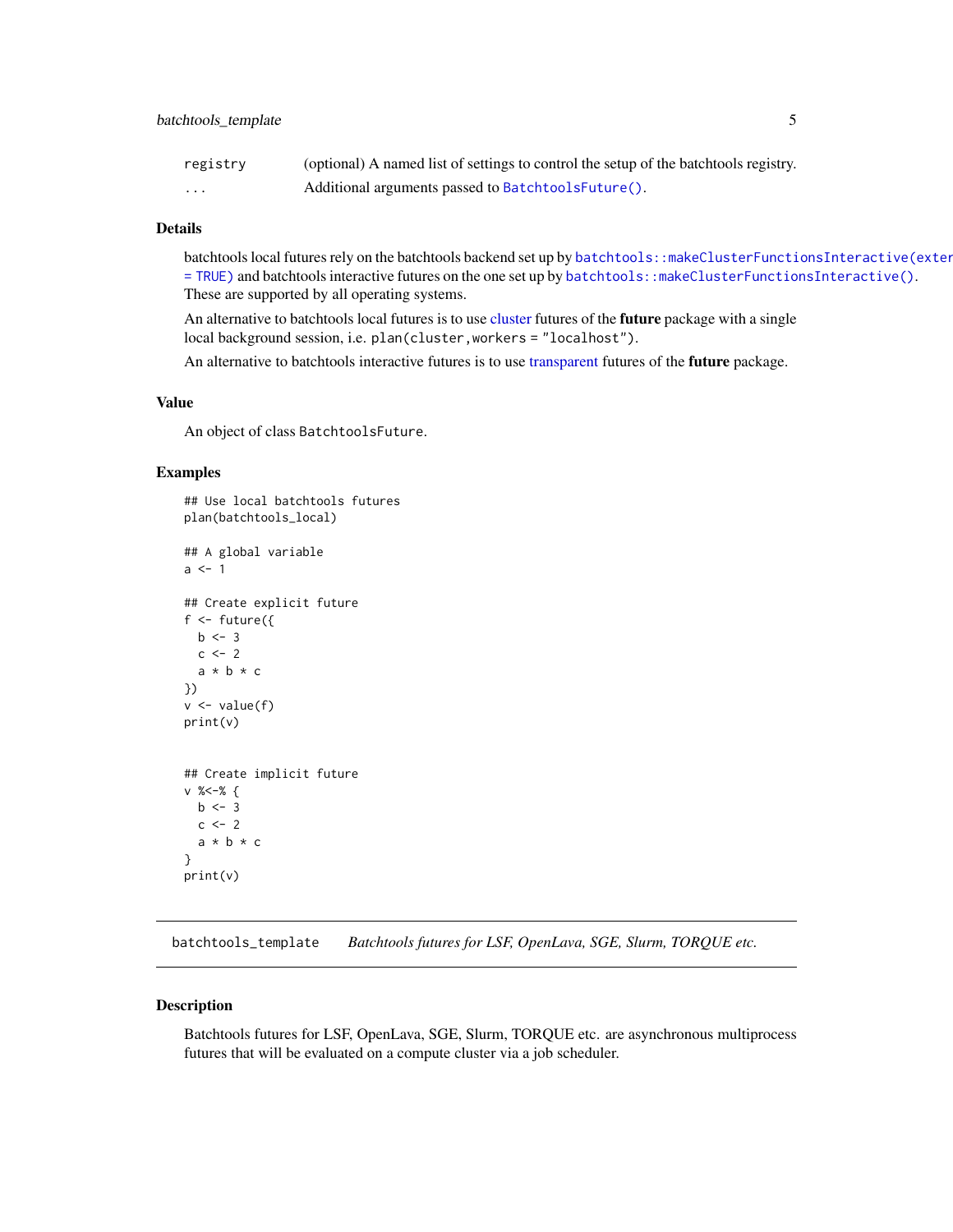#### Usage

```
batchtools_lsf(
  expr,
  envir = parent.frame(),
  substitute = TRUE,
  globals = TRUE,
  label = NULL,template = NULL,
  resources = list(),
 workers = NULL,
  registry = list(),
  ...
\mathcal{L}batchtools_openlava(
  expr,
  envir = parent.frame(),
  substitute = TRUE,
 globals = TRUE,
 label = NULL,template = NULL,
  resources = list(),workers = NULL,
  registry = list(),
  ...
\lambdabatchtools_sge(
  expr,
  envir = parent.frame(),substitute = TRUE,
  globals = TRUE,
  label = NULL,template = NULL,
  resources = list(),workers = NULL,
  registry = list(),
  ...
\mathcal{L}batchtools_slurm(
  expr,
  envir = parent.frame(),
  substitute = TRUE,
  globals = TRUE,
  label = NULL,template = NULL,
```
 $resources = list(),$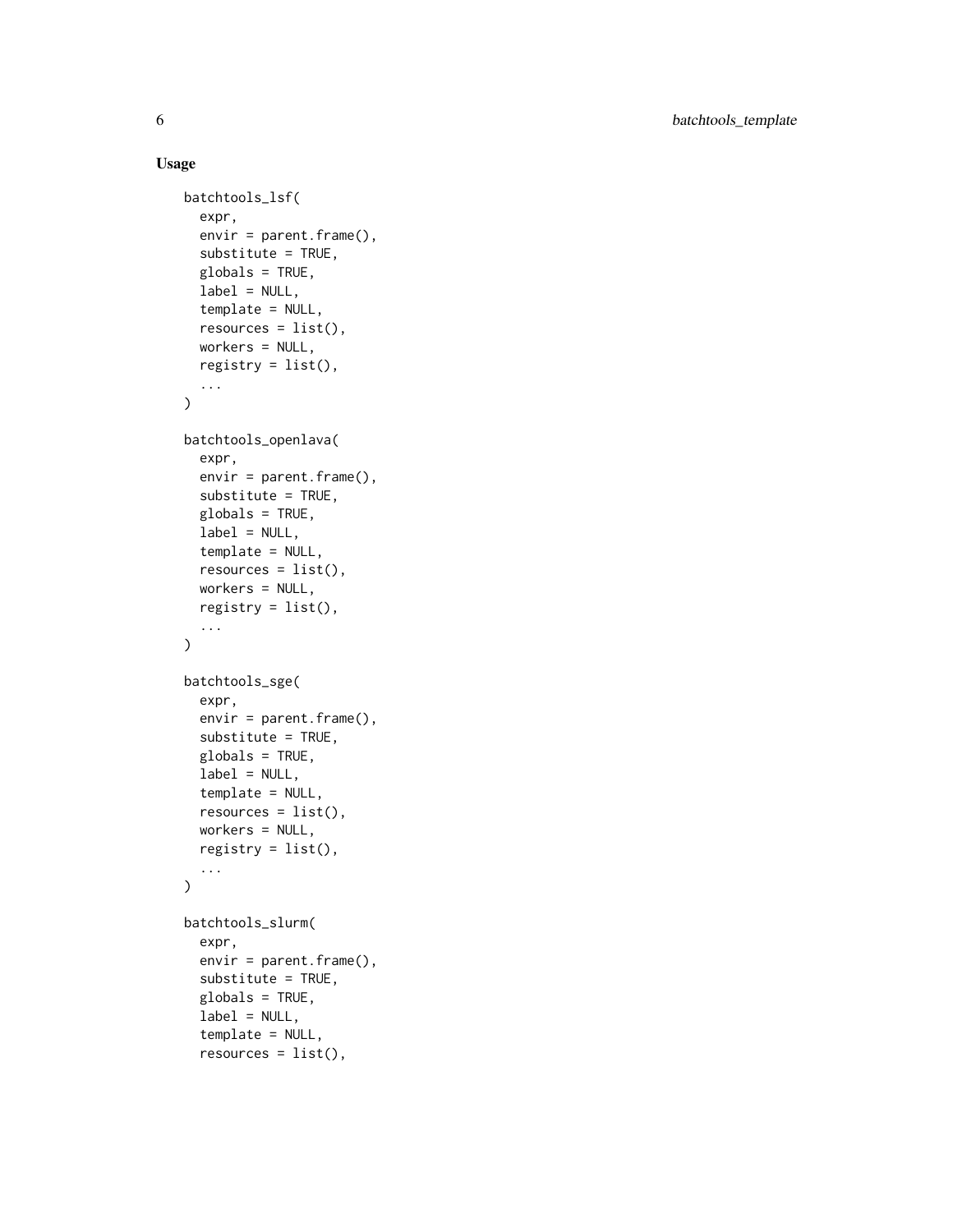```
workers = NULL,
  registry = list(),
  ...
\mathcal{L}batchtools_torque(
  expr,
  envir = parent.frame(),
  substitute = TRUE,
  globals = TRUE,
  label = NULL,template = NULL,
  resources = list(),
  workers = NULL,
  registry = list(),
  ...
\mathcal{L}
```
#### Arguments

| expr       | The R expression to be evaluated                                                                                                                                                                                                                                                                                                                                                                                                                                                                                                                                                   |
|------------|------------------------------------------------------------------------------------------------------------------------------------------------------------------------------------------------------------------------------------------------------------------------------------------------------------------------------------------------------------------------------------------------------------------------------------------------------------------------------------------------------------------------------------------------------------------------------------|
| envir      | The environment in which global environment should be located.                                                                                                                                                                                                                                                                                                                                                                                                                                                                                                                     |
| substitute | Controls whether expr should be substitute(): dor not.                                                                                                                                                                                                                                                                                                                                                                                                                                                                                                                             |
| globals    | (optional) a logical, a character vector, a named list, or a Globals object. If<br>TRUE, globals are identified by code inspection based on expr and tweak search-<br>ing from environment envir. If FALSE, no globals are used. If a character vec-<br>tor, then globals are identified by lookup based their names globals searching<br>from environment envir. If a named list or a Globals object, the globals are<br>used as is.                                                                                                                                              |
| label      | (optional) Label of the future (where applicable, becomes the job name for most<br>job schedulers).                                                                                                                                                                                                                                                                                                                                                                                                                                                                                |
| template   | (optional) A batchtools template file or a template string (in brew format). If not<br>specified, it is left to the <b>batchtools</b> package to locate such file using its search<br>rules.                                                                                                                                                                                                                                                                                                                                                                                       |
| resources  | (optional) A named list passed to the <b>batchtools</b> template (available as variable<br>resources). See Section 'Resources' in batchtools::submitJobs() more<br>details.                                                                                                                                                                                                                                                                                                                                                                                                        |
| workers    | (optional) The maximum number of workers the batchtools backend may use at<br>any time. Interactive and "local" backends can only process one future at the<br>time (workers = 1L), whereas HPC backends, where futures are resolved via<br>separate jobs on a scheduler, can have multiple workers. In the latter, the default<br>is workers = NULL, which will resolve to getOption("future.batchtools.workers").<br>If that is not specified, the value of environment variable R_FUTURE_BATCHTOOLS_WORKERS<br>will be used. If neither are specified, then the default is 100. |
| registry   | (optional) A named list of settings to control the setup of the batchtools registry.                                                                                                                                                                                                                                                                                                                                                                                                                                                                                               |
| $\cdots$   | Additional arguments passed to BatchtoolsFuture().                                                                                                                                                                                                                                                                                                                                                                                                                                                                                                                                 |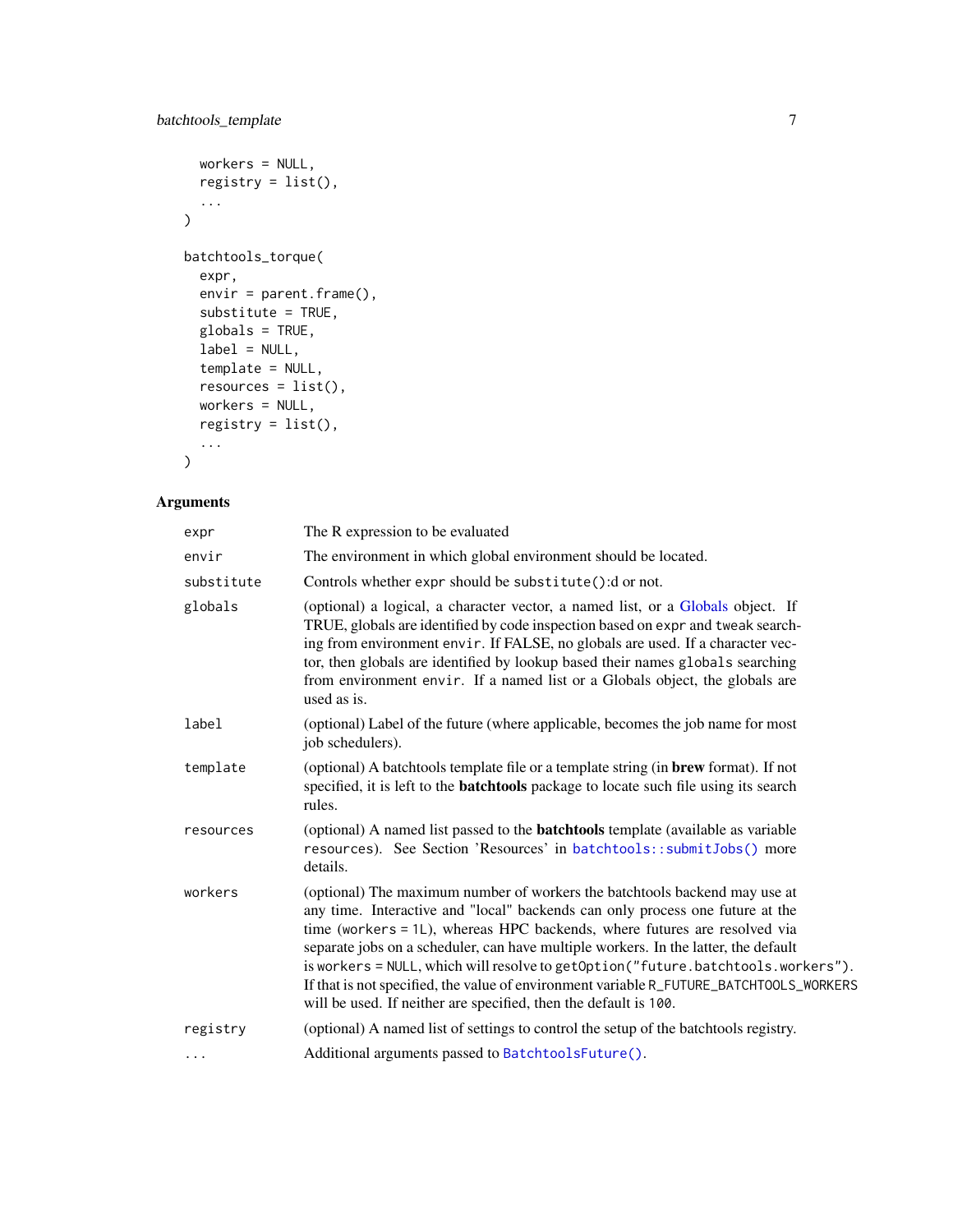#### <span id="page-7-0"></span>Details

These type of batchtools futures rely on batchtools backends set up using the following **batchtools** functions:

- [batchtools::makeClusterFunctionsLSF\(\)](#page-0-0) for [Load Sharing Facility \(LSF\)](https://en.wikipedia.org/wiki/Platform_LSF)
- [batchtools::makeClusterFunctionsOpenLava\(\)](#page-0-0) for [OpenLava](https://en.wikipedia.org/wiki/OpenLava)
- [batchtools::makeClusterFunctionsSGE\(\)](#page-0-0) for [Sun/Oracle Grid Engine \(SGE\)](https://en.wikipedia.org/wiki/Oracle_Grid_Engine)
- [batchtools::makeClusterFunctionsSlurm\(\)](#page-0-0) for [Slurm](https://en.wikipedia.org/wiki/Slurm_Workload_Manager)
- [batchtools::makeClusterFunctionsTORQUE\(\)](#page-0-0) for [TORQUE](https://en.wikipedia.org/wiki/TORQUE) / PBS

#### Value

An object of class BatchtoolsFuture.

future.batchtools *future.batchtools: A Future for batchtools*

#### Description

The future.batchtools package implements the Future API on top of batchtools such that futures can be resolved on for instance high-performance compute (HPC) clusters via job schedulers. The Future API is defined by the future package.

#### Details

To use batchtools futures, load **future.batchtools**, and select the type of future you wish to use via [future::plan\(\)](#page-0-0).

#### Examples

```
library(future.batchtools)
```
## Use local batchtools futures plan(batchtools\_local)

```
## A global variable
a \leftarrow 1v %<-% {
  b \le -3c \le -2a * b * c}
print(v)
```
plan(batchtools\_local)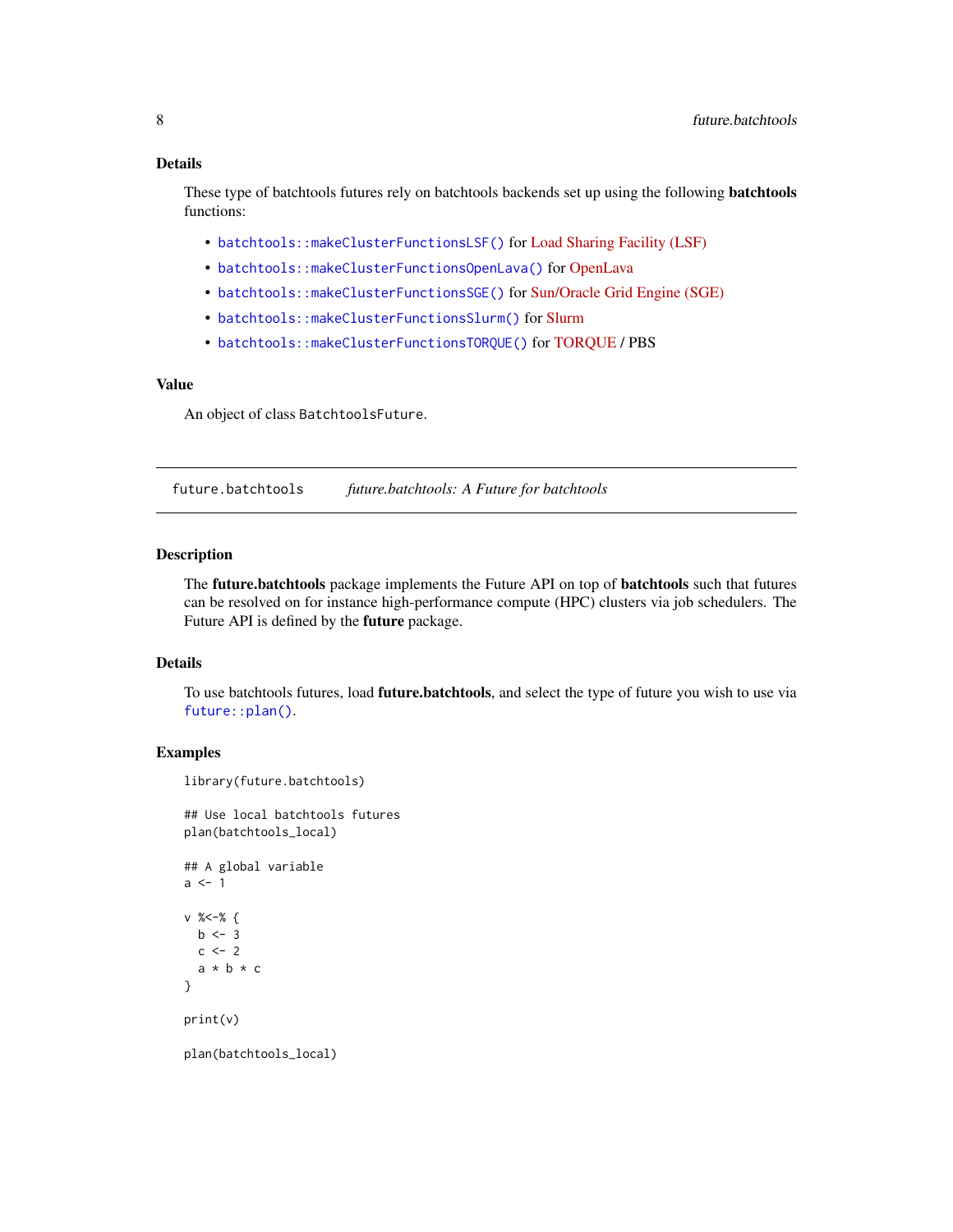#### future.batchtools 9

demo("mandelbrot", package = "future", ask = FALSE)